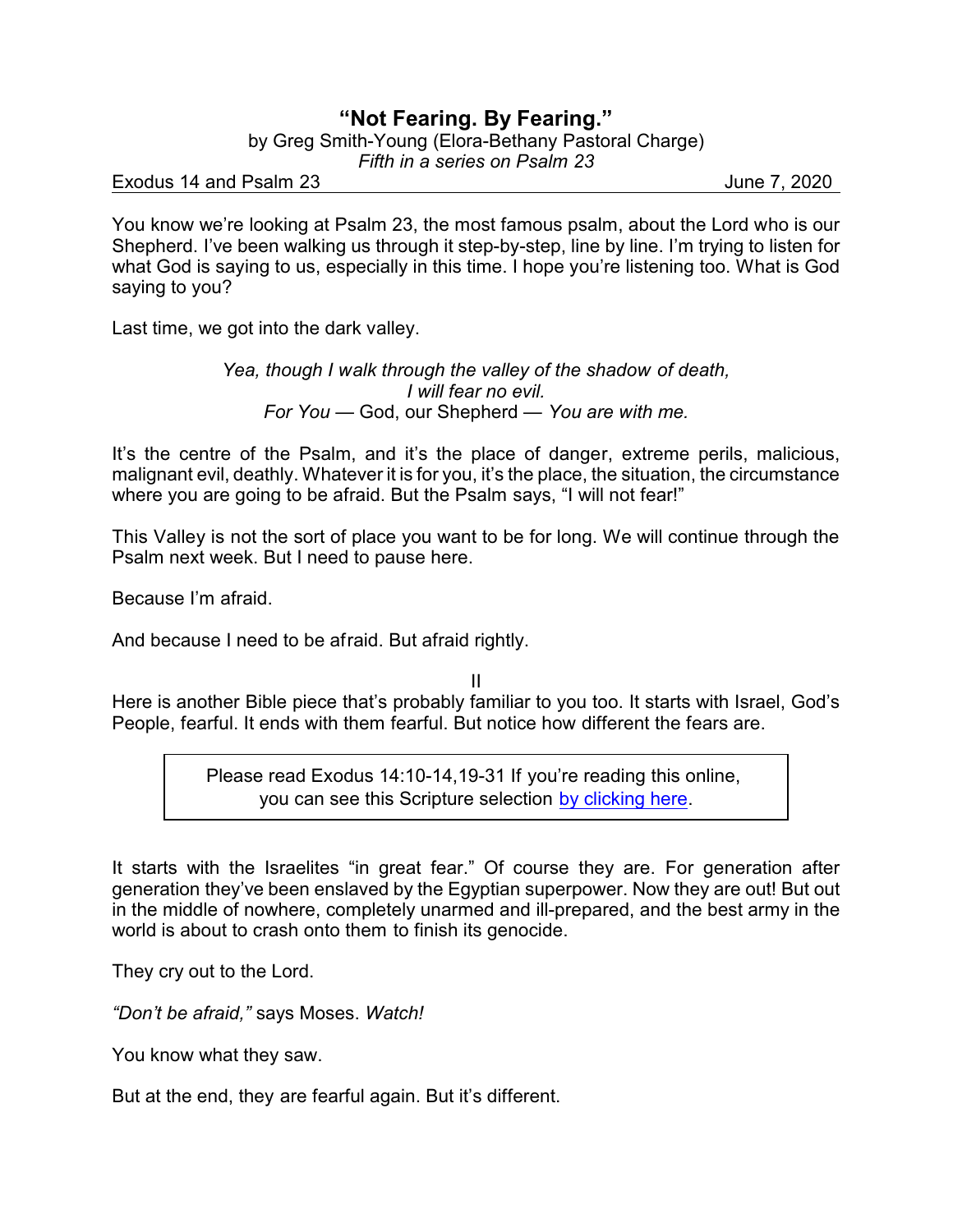*"Israel saw the great work that the Lord did against the Egyptians. So the people feared the LORD."*

Feel the fear.

She is in one of those "high risk" health categories. She lives alone. She's afraid to leave. Afraid to go shopping. Afraid to run errands. Afraid to accept deliveries. Afraid to do anything that would bring her in contact with other people and, potentially, the virus that could kill her. Fear has hold of her. She wants to overcome it, but it's hard.

Feel the fear?

I talk with someone who has had to shutter his business because it can't operate safely these days. He agonizes. Will there will be anything left to reopen? What about those who work for him?

Feel the fear?

What about the bigger thing? Climate change and chaos, it's still happening. I know these days we're pouring less CO2 into our atmosphere, with so much shut down. But it's like for 200, 300 years we've been adding brick upon brick upon brick to a pile that's now crushing down on us. This year the brick is going to be a bit smaller. But there's still the pile.<sup>1</sup>

Feel the fear?

These days, a lot of fear. South of the border and up here. Fear that's always been heavy upon so many Black, Indigenous and other People of Colour. There's nothing new to what's happening. Just now some of it's getting caught on video, finally. The brutality of systemic racism is impossible to deny or cover-up anymore, though some still try and thereby prove their own foolishness. Those of us who are white, if we can't say "Black Lives Matter," then we best be quiet and listen more. But even if we can, listen.

The fear was captured in my heart by a friend's story. She and her husband were expecting. Twins! During the ultrasound, they got the news. Boys! The father's face fell into fear. They're preschoolers now, energetic and beautiful. By God's grace they will grow into compassionate, wise and powerful Black men. But their dad already knows what they will face as boys, then youth, then men. He knows in his body about being a Black man, in Canada.

Feel the fear?

III

<sup>&</sup>lt;sup>1</sup> I heard Kathryn Hayhoe use this analogy during a talk she gave, "Christians and Climate Change," delivered online for the *Festival of Homiletics* (May 18, 2020).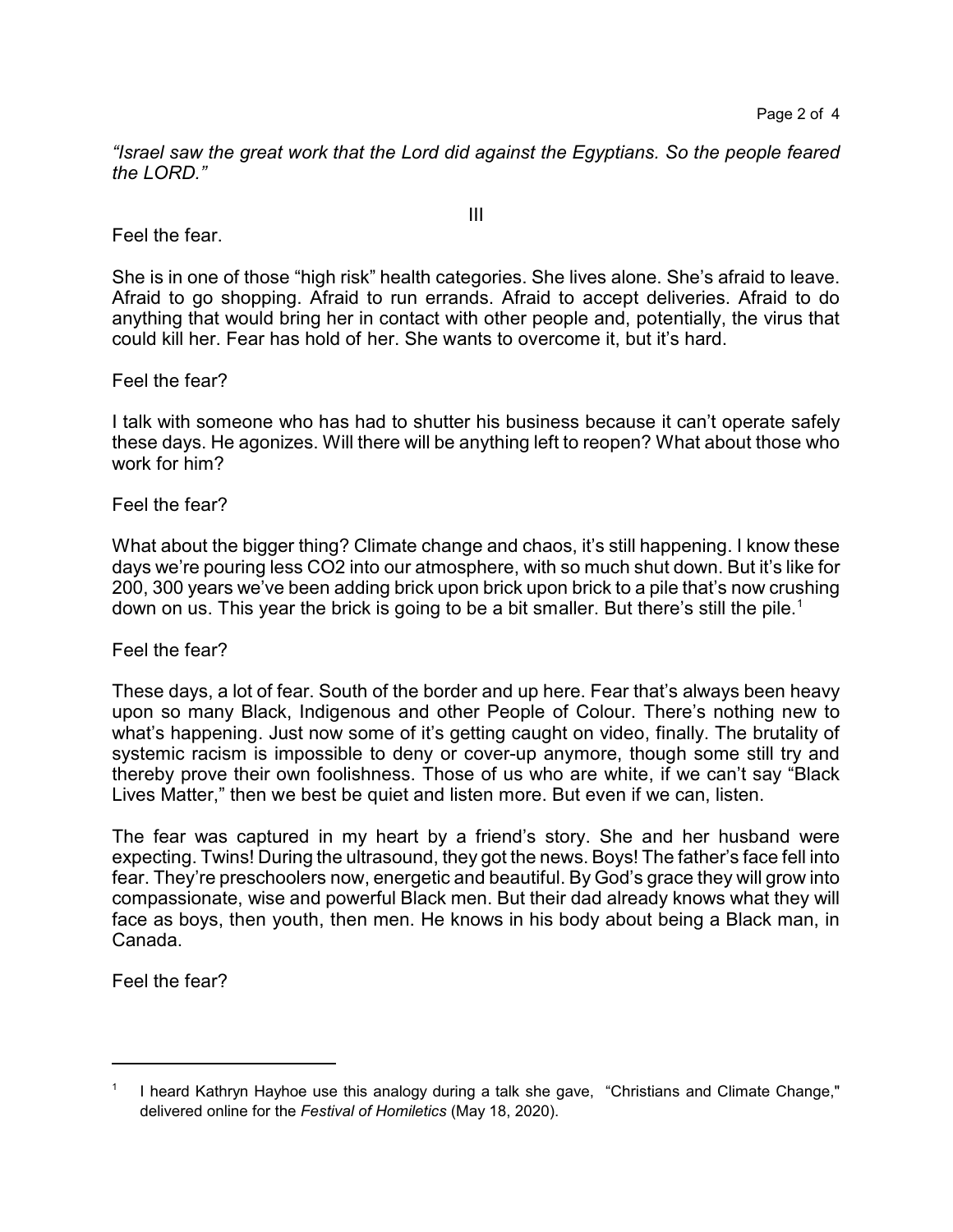IV

But the Bible says, "Fear not!"

God's word to Abraham when he has no future: "Fear not!" To Joshua on the eve of battle: "Fear not!" To Mary, our Lord's mother: "Fear not!" And Joseph his father: "Fear not!" To a bereaved parent, who thought Jesus was too late: "Fear not!" To Israelites with their backs against the sea: "Fear not!" To disciples facing an empty tomb: "Fear not!"<sup>2</sup>

But. . . .

I know there are fears that are groundless, and destructive and self-destructive. Fears out of control, swarming and swirling around you.

But there is sensible fear. Forces, powers, tyrants, viruses, diseases, disasters, catastrophes, people, systems, institutions, death. There are things it makes sense to be afraid of.

Fear not? I wish I could. But I'm afraid those words alone cannot free me from those fears. Not unless I fear the One behind the "Fear Not!"

V

Fear God.

This "fear of God" idea, it's uncomfortable for many of us. It's a big idea in the Bible, though. Maybe we can relearn it, for these fearful times. $3$ 

The word "fear" confuses us. We know fear. Fearing God, though, is very different from all other fears. It's holy fear.

Holy fear is not being terrified of God.

Holy fear does not make you want to get away from God. You want to get closer.

Holy fear comes when you know God loves you, God wants to give you salvation in every way, God wants to forgive you and bless you, and God does it all the time.

You have this holy fear when you really understand how tiny you are, vulnerable, desperate, powerless, fragile . . . then realize who God is, that God holds you and has you.

Pope Francis says, "*This is fear of the Lord: abandonment in the goodness of our Father*

<sup>&</sup>lt;sup>2</sup> Genesis 15.1; Joshua 8.1; Luke 1.30; Matthew 1.20; Luke 8.50; Exodus 20.13; Matthew 28.5. In some instances "Fear not!" is spoken by a messenger of God (such as Moses, or an angel), but it is always a word from God.

<sup>&</sup>lt;sup>3</sup> From a talk by Ellen F. Davis, "Ungodly Facts, Real Power, and Holy Fear: Telling the Plain Truth," delivered online for the *Festival of Homiletics* (May 19, 2020).